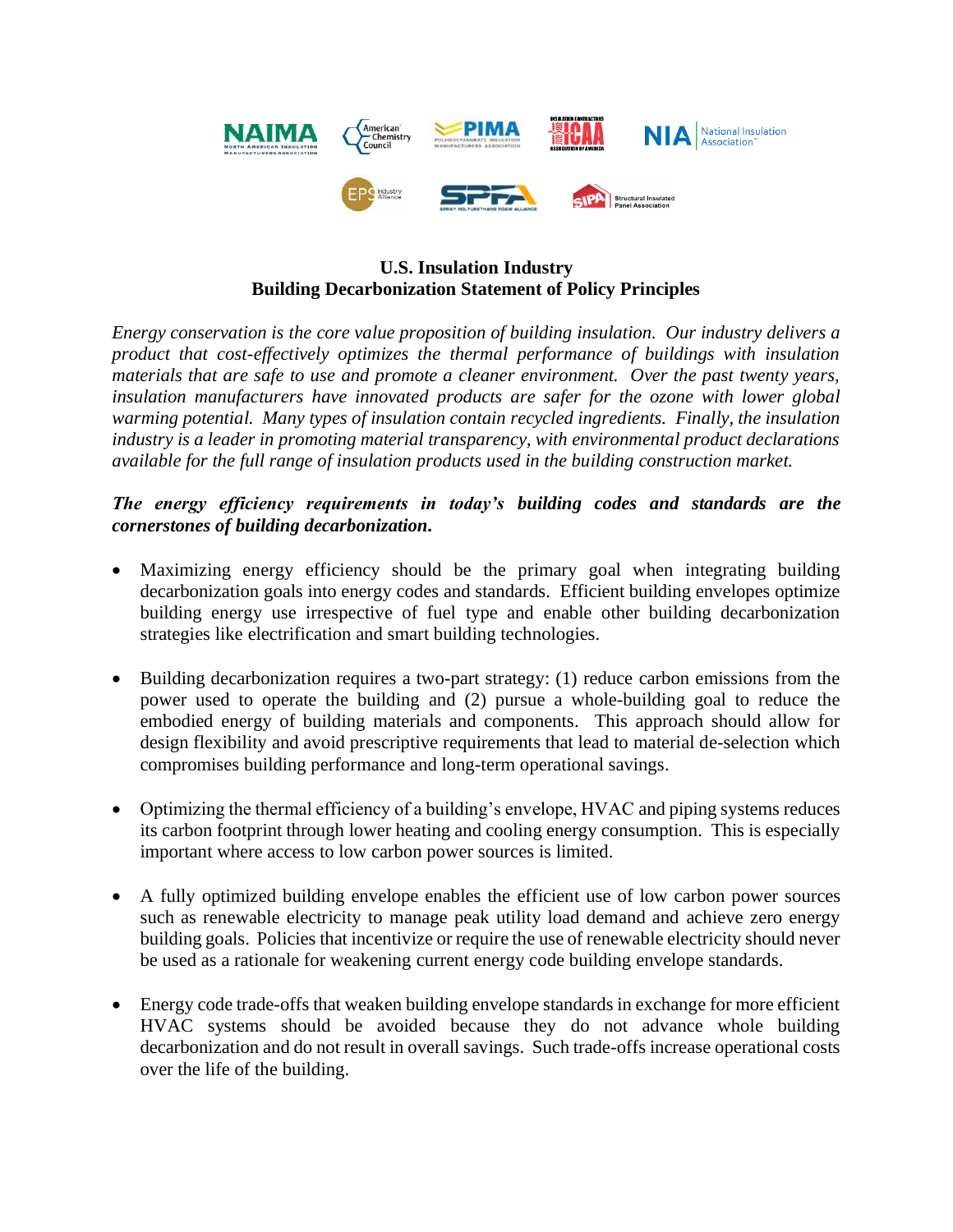## *Federal Building Performance Standards can be used to rapidly decarbonize the federal government's building portfolio.*

- The construction and alteration of federally owned and leased buildings should comply with the building envelope, mechanical and hot/cold water piping requirements of the 2021 IECC (and ASHRAE 90.1-2019). Doing so will leverage energy efficiency as the primary means of whole building decarbonization.
- Building energy codes and performance standards should consider the service life of building components and encourage building retrofits to drive significant building envelope and mechanical system insulation improvements over time. This is especially true for existing buildings built prior to the widespread adoption of modern energy codes and standards.
- The federal government should adopt a building performance standard to prioritize investment in building envelope and mechanical insulation upgrades. Such upgrades deliver life-of-thebuilding energy savings yet are frequently overlooked by energy performance contracts entered into by the federal government.

## *To supplement policies that reduce operational carbon through rigorous energy efficiency requirements, Buy Clean policies may be adopted to establish whole building embodied carbon targets.*

- Buy Clean policies should aspire to a carbon metric that establishes goals for the whole building (embodied and operational) carbon footprint.
- Insulation products should not be a high priority for inclusion in Buy Clean policies:
	- o Insulation materials save far more energy/carbon than the energy/carbon required for their manufacture. The embodied energy/carbon is typically recouped within a short period of time after installation relative to the building's full lifespan.
	- o Insulation may not be a significant contributor to the total embodied carbon footprint of most buildings when compared to the contributions of carbon-intensive materials used for structural components and, in many applications, insulation can last the full lifespan of the building.
	- o Insulation provides many life safety benefits to the building and its occupants, including energy efficiency, fire performance, moisture control, building resilience, passive survivability, thermal comfort, and noise control.
- Where Buy Clean regulatory frameworks include insulation, they should be for the purpose of transparency and awareness of the global warming potential ("GWP") associated with particular product categories. First, insulation materials are typically not significant contributors to a building's total carbon footprint. Second, the variances between the embodied energy/carbon of modern insulation products are not significant. Policies that restrict the use of one insulation product over another based on a threshold GWP limit will not result in meaningful reductions in the whole building's embodied carbon footprint.